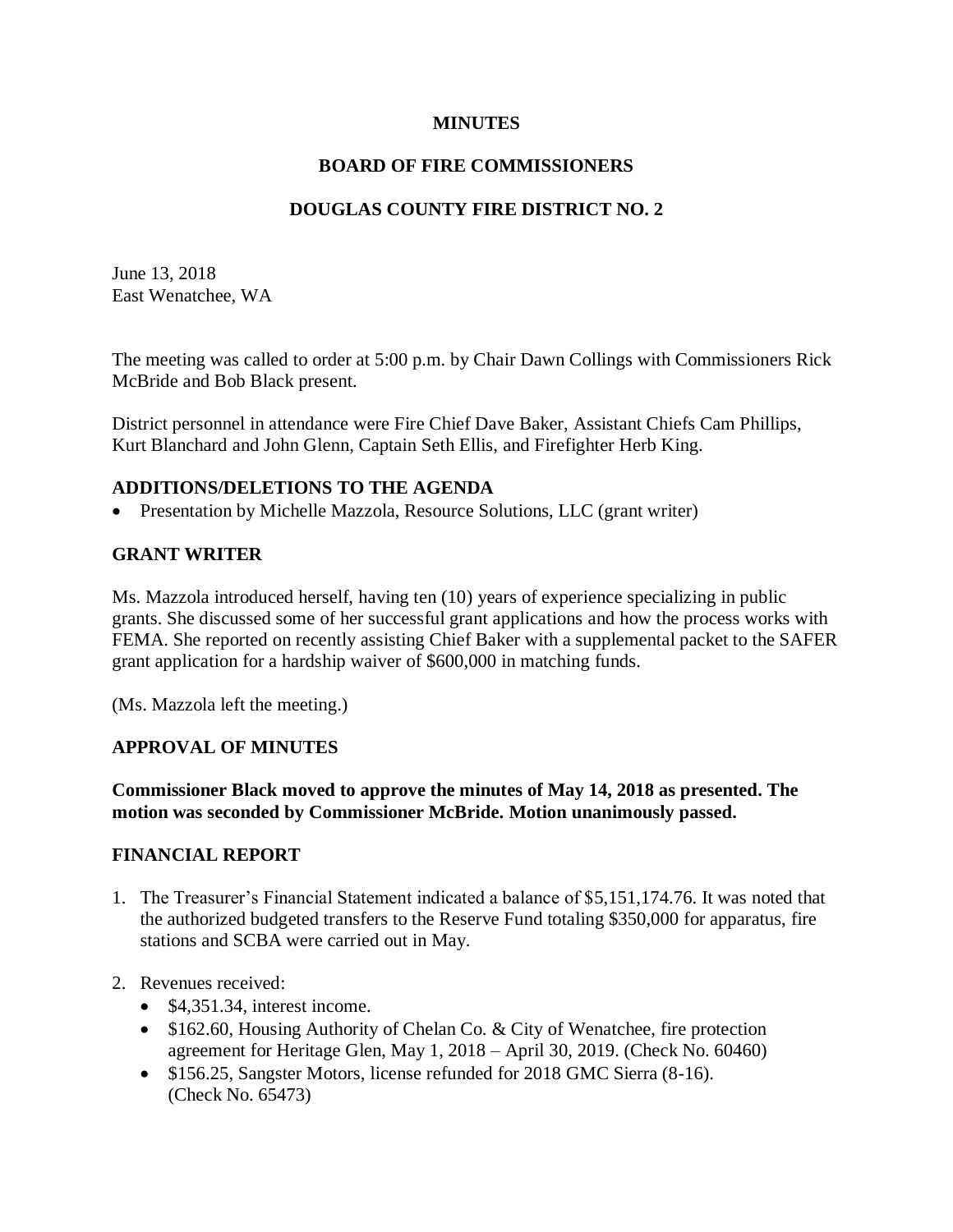## **MINUTES JUNE 13, 2018 PAGE 2**

- \$370.00, Chandler Van Amen, repayment of resident tuition. (Cash)
- \$200.00, Ivan Wood, donation. (Cash)
- \$2,119.74, Michael Soltwisch/Washington State Labor & Industries, time loss compensation 4/7/2018-4/20/2018. (Warrant No. 342774L)
- 3. The Annual Report for 2017 was submitted to the State Auditor's Office as required. Copies were distributed to board members prior to the meeting.

# **CORRESPONDENCE**

- Notice from the Washington State Boundary Review Board for Douglas County soliciting nominations for their board position representing special purpose districts.
- Chief Baker was thanked for the auction birthday party donated to St. Joseph Catholic School.

# **STAFF REPORTS**

## **Chief:**

- Personnel: Captain Mike Soltwisch had returned to work. Firefighter Scott White was on medical leave. Captain Sean Clarke was on medical leave and was expected to be unable to work for five (5) months. Firefighter Shane Flatness would be assigned to A-Shift as Captain during that time. New lateral firefighters Jordan Givens, Mark Zielinski and Jake Toevs had started working on their assigned shifts.
- Station 4: The property purchase was completed. The pay-off of the ULID would be budgeted next year. A meeting had been conducted with the architect and the addition of a second-story proposed. A tentative time-line was established with the station ready for occupancy in the spring of 2020.
- Project Manager: It was proposed to hire an independent project manager who would work on behalf of the fire district on the three (3) station projects. Cost was expected to be \$75,000/yr. with no benefits. Resumes would be requested. Applicants would need a civil engineering background. The proposed position would likely not be needed for a year or so.
- Station 3: Chief Baker met with Douglas County PUD representatives and would proceed with purchasing the property. The district's attorney would be asked to draft the agreement.
- Apparatus: There was nothing new to report. The sales representative for Rosenbauer had been contacted but did not follow through on sending a picture of the rescue truck. Payment was currently on hold.
- New and updated policies were under administrative review. The final product would then be presented to staff. Chief Baker advised the Board would need to approve.
- In collaboration with the Superintendent of Eastmont Schools, annual training was being planned in January-February that would be opened to all boards on the roles and responsibilities of their officials.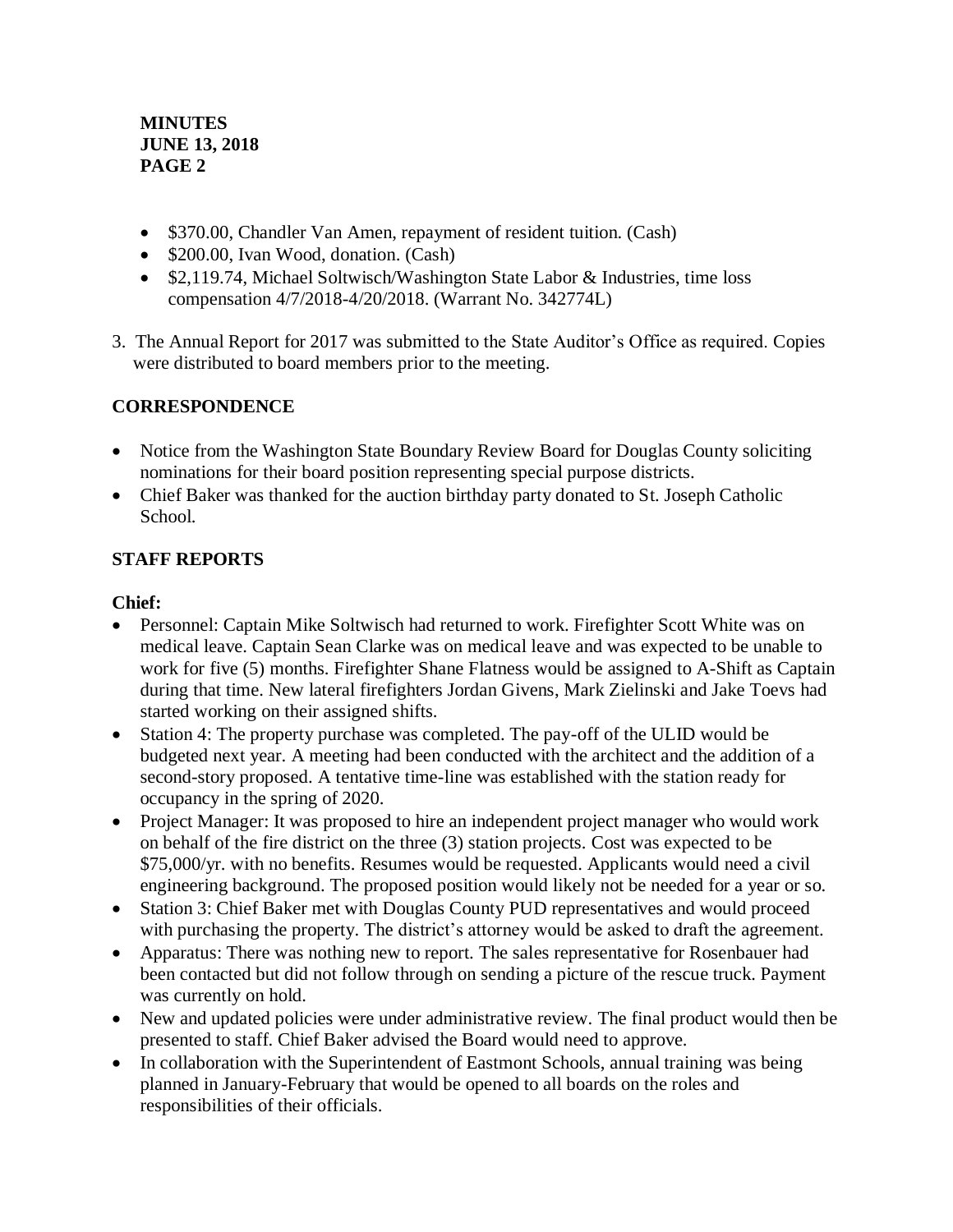**MINUTES JUNE 13, 2018 PAGE 3**

**Training:** (No report. Chief Phillips was away on a state mobilization.)

## **Volunteer Coordinator:**

- Four (4) new residents would be headed to the fire training academy in August along with one volunteer. Letters of interest were currently being accepted.
- New residents at Pangborn and Rock Island were in training.
- It was announced that Lieutenant Mitchell Williams had been voted in by his peers as "Volunteer EMT of the Year."

# **Fire Marshal:**

- Chief Blanchard announced that newly selected Resident Firefighter Tyler Bertram would be participating in a national skills center competition.
- The formal tie-in of Tier II with RiverCom was expected to be up and running soon.
- Pre-fire Planning: There were concerns that uploading the maps would slow down the server. A possible remedy would be to use an older server exclusively for that purpose. User-friendly software that interfaces with Spillman and I-Spy was readily available. The users-group would have to share in the costs.
- Chief Blanchard noted a recent EMS call at Hydro Park where CPR was performed on the softball field and the patient was revived. Captain Seth Ellis was commended for doing an outstanding job along with his crew, Firefighters Billy Turner, JP Sokolowski and Josh Bollinger.
- During response to an illegal burn on S Tyee Pl, it was observed that lubrication from an irrigation pump was going into the Columbia River. Clean-up was coordinated with the Department of Ecology.
- Public education information regarding fire prevention for multi-housing occupancies along with a checklist would soon be distributed to managers and available on-line.
- Report on commercial developments included the nearly completed Auto Zone, plan review of sprinkler and alarm systems for new data centers, the new Marriott as the first in the fire district to meet requirements of NFPA 13, and school remodels over the summer.

# **UNFINISHED BUSINESS** (None)

## **NEW BUSINESS**

**1. A proposed** *Contract for Professional Services - Erlandson and Associates* **was approved for an estimated base fee of \$20,781.** It had been distributed to members prior to the meeting. It included a proposal letter dated June 1, 2018 describing the scope of work on the short plat and civil detail design. Addition charges for extra scope or changes could be incurred. As this was not a budgeted item, the 2018 budget may need to be amended.